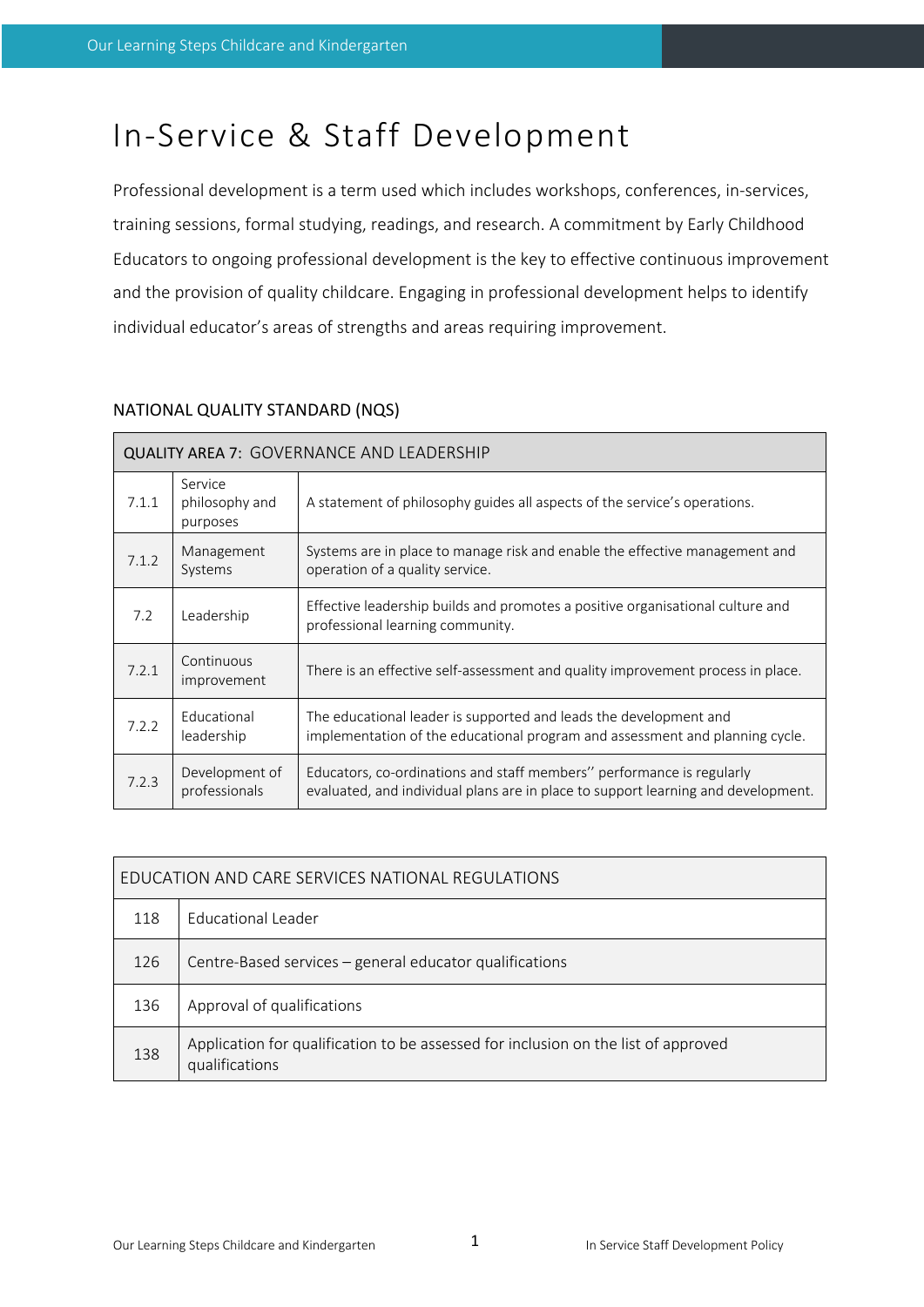#### RELATED POLICIES

| Code of Conduct Policy                              | Retention of Records Policy |
|-----------------------------------------------------|-----------------------------|
| Curriculum (Pedagogy) and Educators Training Policy |                             |

#### PURPOSE

Professional development allows individuals to build and improve their knowledge and skills within the early childhood industry whilst keeping up to date with current research and recommended practice.

The Early Childhood Education sector continues to grow and change. These changes impact on licensing and assessment requirements as well as our interactions and documentation of individual children. To comply and improve we implement procedures for identifying areas in which our educators and staff can enhance skills and knowledge in the early childhood industry through relevant and effective professional development and training. We aim to review and update individual professional development plans based on performance appraisals detecting strengths, interests, and goals.

#### SCOPE

This policy applies to Educators, Staff, and Management of the Service

#### IMPLEMENTATION

The Early Childhood Australia (ECA) Code of Ethics suggest that in relation to being professional, educators will take responsibility for reflecting on and assessing their professional values, knowledge and practice, and the positive contribution to the early childhood profession. Educators will engage in critical reflection, ongoing professional learning and support research that builds knowledge and that of the profession.

### Management will ensure:

- The roster supports all educators holding a recognised and current first aid qualification including CPR, child protection, asthma and anaphylaxis management training.
- A budgeted amount is available to provide relevant training to educators and staff.
- All professional development completed by educators and staff is recorded and relevant materials and information to enhance skills and knowledge is passed on to colleagues.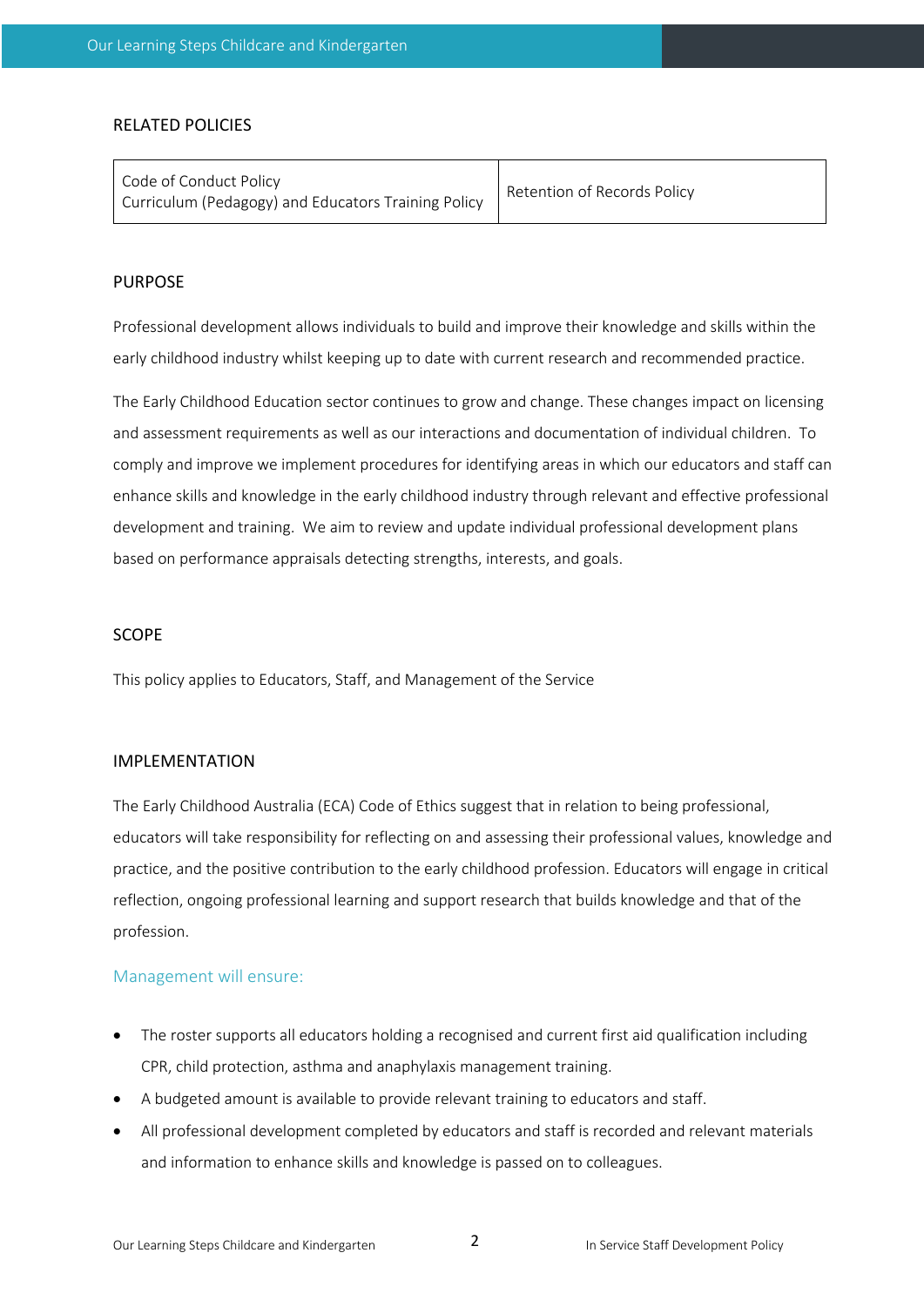- The Nominated Supervisor undertakes professional development in accordance with National Regulations and the individual professional development plan.
- A variety of professional development for educators and staff is provided which includes current research and readings, team meeting discussions, in-house training, networking, conferences, etc.
- Educators and staff have the opportunity to experience different rooms. This will be achieved through rotation of educators and staff at the discretion of management but will not have adverse effects on the continuity of care experienced by children. Individual needs will be considered when rotation occurs, but the final decision should not hinder other staff members from the opportunity to develop their skills and knowledge.
- Continuity of care for the children will be the primary consideration when moving staff to different rooms. Where possible, one person familiar to the children will remain in the room.
- Mentoring programs and management support networks are implemented for educators and staff to receive guidance and inspiration.
- They are positive role models for Educators and staff.
- Educators are supported to attend professional development by committing time and resources in order to develop new skills and knowledge that can be shared within the Service.

# A Nominated Supervisor will:

- Ensure Child Protection training is valid and updated every 12 months to maintain skills and knowledge required by National Regulations and best practice.
- Hold a current first aid (including CPR), asthma and anaphylaxis training at all times.
- Attend a minimum of 4 professional development courses over a 12-month period.
- Be a positive role model for Educators and Staff.
- Collaborate with the Educational Leader to identify training needs across the service and source appropriate training and mentoring for educators.
- Ensure strategies are implemented by Educators to make practical use of the information gained from professional development.

# Educators will:

- Keep up to date with Child Protection training ensuring currency and compliance.
- Hold a current first aid (including CPR), asthma and anaphylaxis training at all times.
- Be encouraged to attend a minimum of 4 professional development courses over a 12-month period.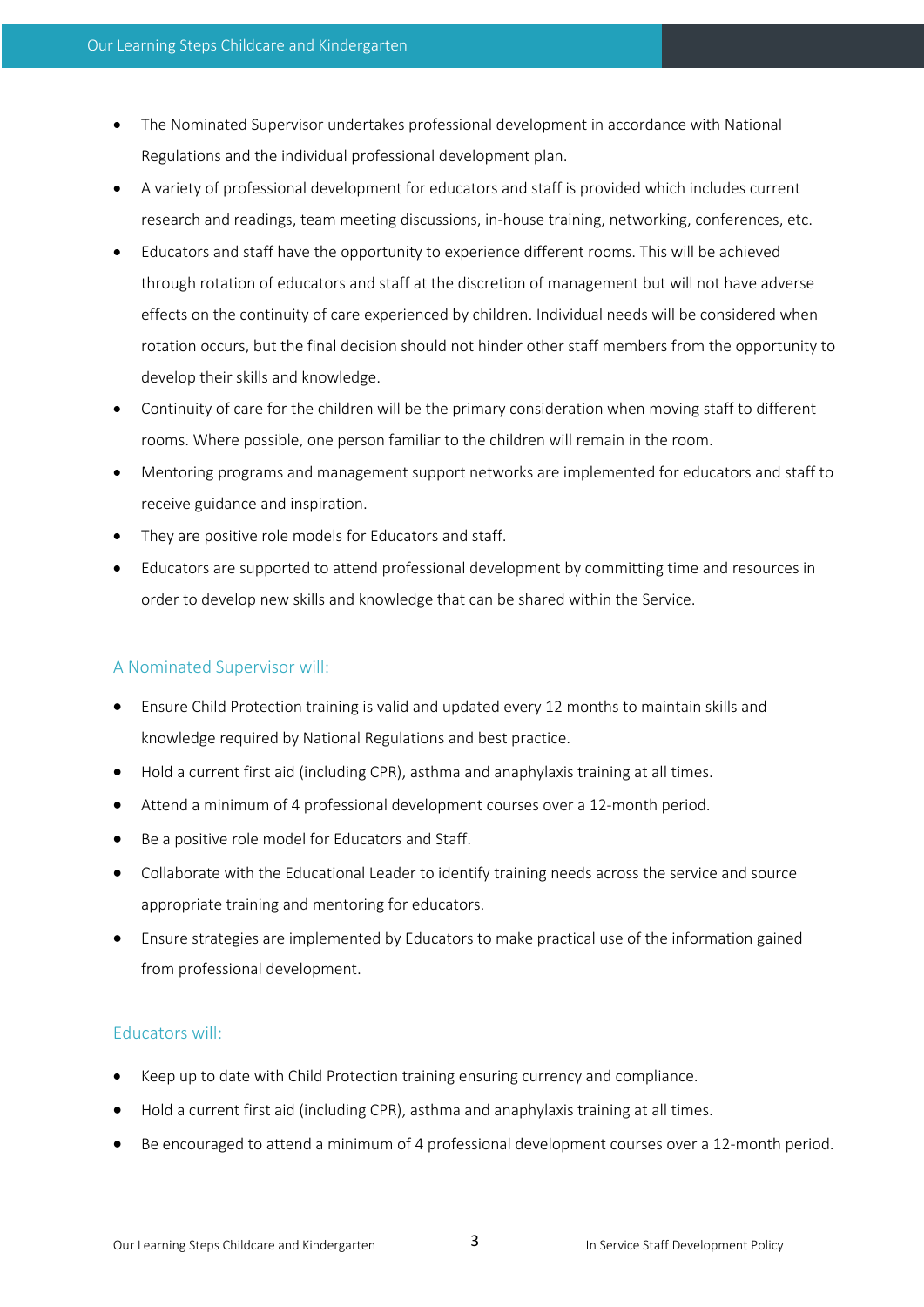- Permanent-part time and casual staff (other than relief staff) are encouraged to attend a minimum of 1 in-service per calendar year.
- Seek assistance and direction from the Service's Educational Leader regarding the in-services and training.

## Example of professional development resources and experiences

| Networking with other services & professionals     | Mentoring & coaching programs         |
|----------------------------------------------------|---------------------------------------|
| In-house or external training (workshops, courses) | Self-paced training packages          |
| Sharing information gained from formal studies     | Hands-on job training                 |
| Knowledge and skills sharing                       | Conferences                           |
| Visitors from local areas                          | Meeting discussions                   |
| Reading professional publication & websites        | Viewing professional DVD's            |
| Engage in professional reflection (journals)       | Reading recently published text books |
| Subscribing to professional newsletters            |                                       |

## Source

Australian Children's Education & Care Quality Authority. (2014).

Early Childhood Australia Code of Ethics. (2016).

Guide to the Education and Care Services National Law and the Education and Care Services National Regulations. (2017).

Guide to the National Quality Standard. (2017).

Revised National Quality Standard. (2018).